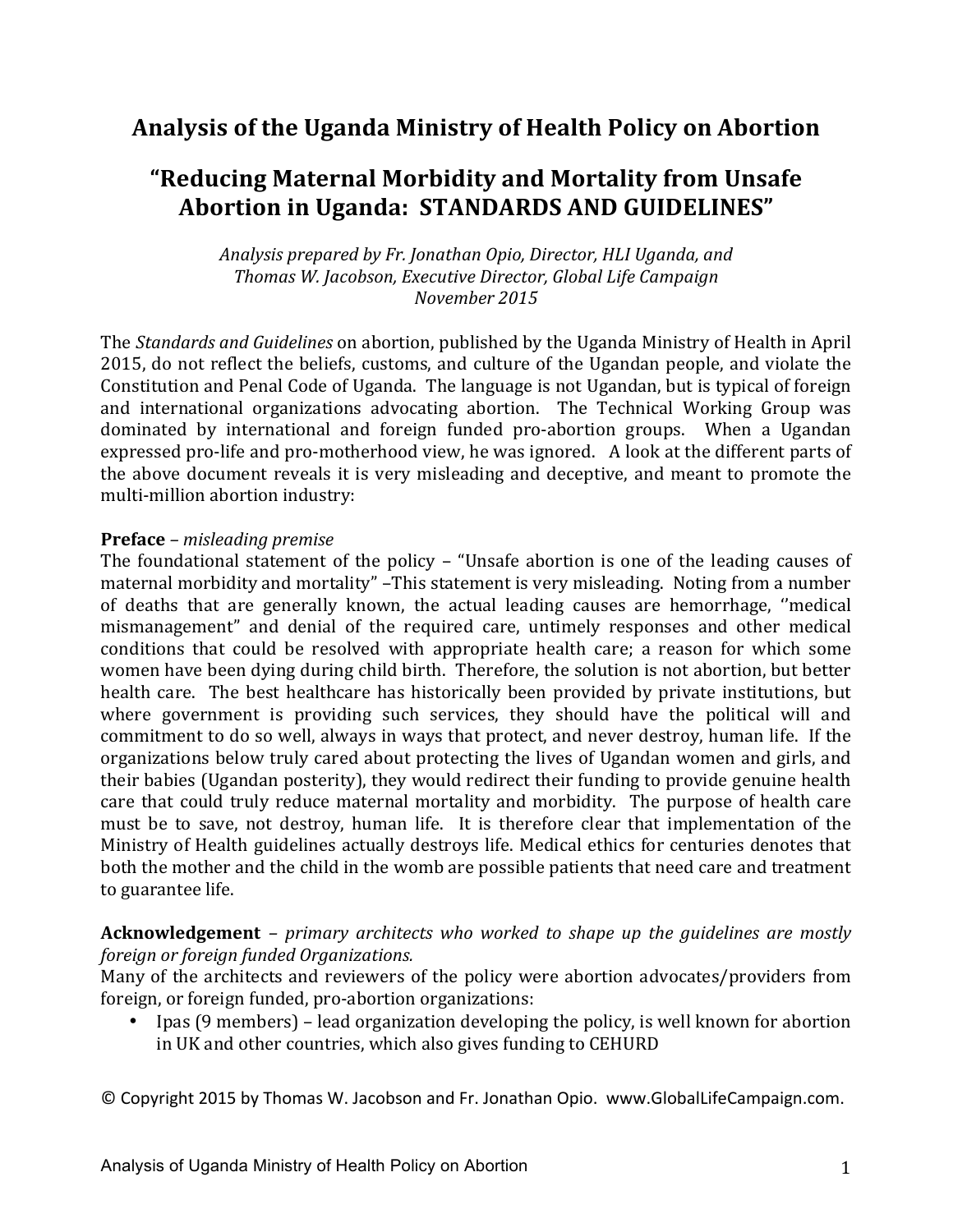- CEHURD (9 members) funded by International Planned Parenthood Federation (IPPF), which recently was found to be selling body parts of aborted babies
- Reproductive Health Uganda  $(2)$  also funded by IPPF
- PACE (3), funded by USAID and other agencies, including government of Uganda
- Marie Stopes Uganda (3) funded by Marie Stopes International, a worldwide abortion provider
- International Planned Parenthood Federation [IPPF] (3)
- $\bullet$  UNFPA $(2)$
- World Health Organization (1)
- World Bank  $(1)$
- $\bullet$  USAID  $(1)$

Although there was leadership and participation from the Uganda Ministry of Health and Ministry of Justice in the first four meetings, in the final meeting of nine experts to finalize the draft policy, there was no one actually from the Ministry of Health; abortion providers took control. 

## **Glossary of Terms** – *reveal intent and underlying ideology of authors of policy*

The manner in which the authors define their terms reveals their intent to transform Uganda into a nation that views immorality and abortion favorably; requires medical personnel to provide, support or refer for abortions; changes hospitals and clinics nationwide into contraception distributing, and abortion providing or referring centers; and disregards conscience and silences anyone who opposes. For example:

- The term "Abortion" does not distinguish between "spontaneous" (miscarriage) and "induced termination" (choosing to destroy the life of an unborn child).
- The term *Comprehensive Abortion Care* assumes voluntarily "terminating a pregnancy" is an appropriate service of health care.
- The way *Conscientious Refusal of Care* is defined and clarified in the policy (Section 1) violates the rights of conscience guaranteed in the Uganda Constitution (Article  $29$ ) – which rights come from God.
- The term *Family planning* asserts the right to control the "timing, spacing, and limiting of the number of children" including *after* they are conceived, and thus to limit "the number of children that are *born*." But the only way to accomplish this objective once a woman is pregnant is to terminate the life of her innocent child, which is murder, not "family planning."
- A *High-risk pregnancy* is defined as, "A pregnancy that threatens the **health** or life of the pregnant woman or the foetus." This word "health" is added to make the definition so broad that it can be used to justify abortion for almost any reason. Should not the intent be to do everything possible to save the lives of both mother and child? Deliberately taking the life an unborn child for "physical or mental health" concerns related to the mother or child, or a possible defect in the child, or because the child was conceived "from rape, incest, or other felonious intercourse," is murder.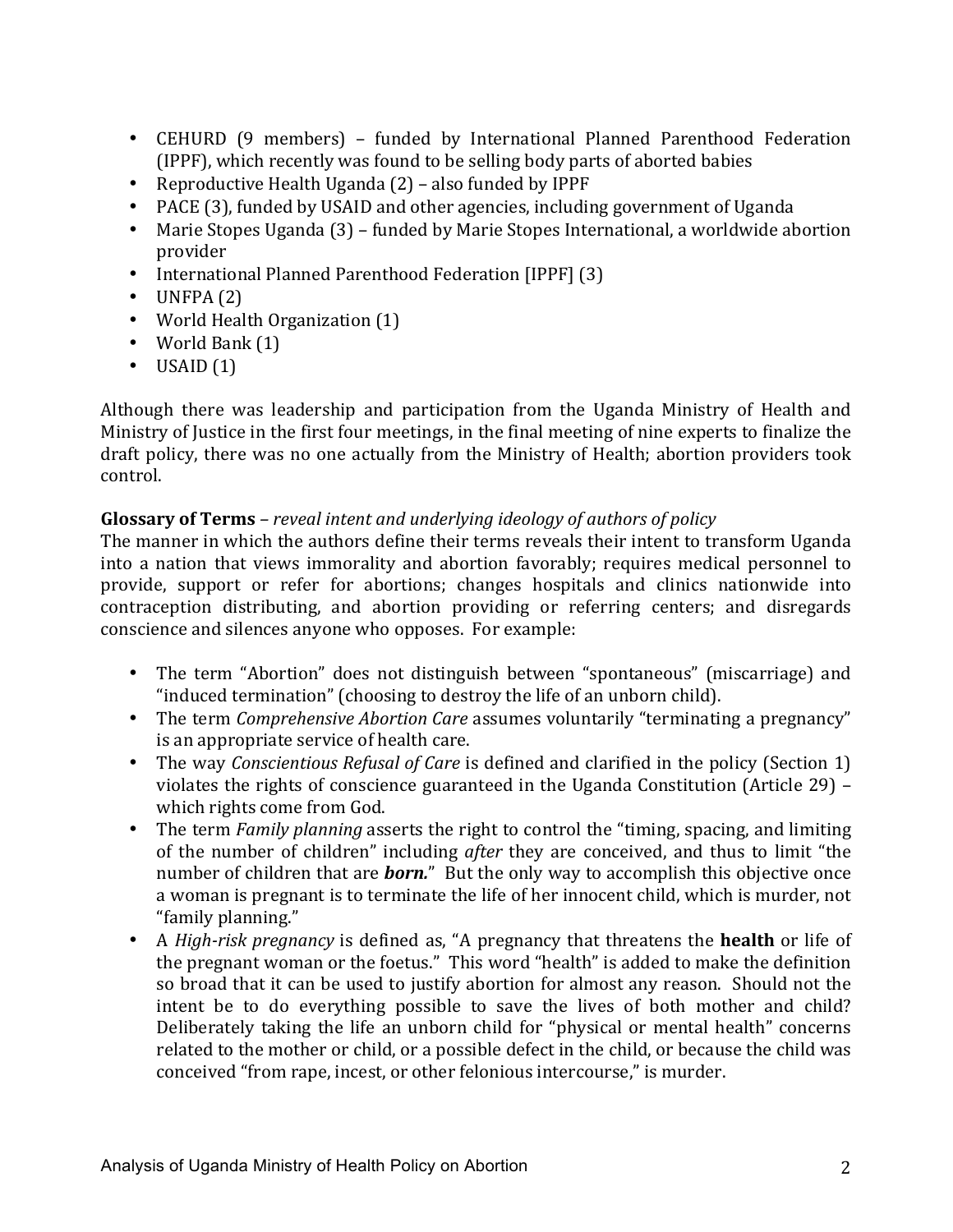- The term *Maternal morbidity* is worded to justify abortion for any negative condition in the mother that could be "attributed to or aggravated by pregnancy."
- The term *Medical methods of abortion or medical termination of pregnancy* would permit giving a woman "abortion-inducing medications" to terminate the life of her unborn child "before 28 weeks gestation," which violates the Penal Code.
- The term *Surgical termination of pregnancy*, including by "using vacuum aspiration or dilatation and evacuation," would permit deliberate abortion of an unborn child "before 28 weeks," which violates the Constitution and Penal Code.
- The term *Unintended pregnancy* is designed to justify destroying the life of any child that was not planned or wanted.
- The term *Unsafe abortion* assumes that "terminating an unwanted pregnancy" is acceptable, unless it is done "by persons lacking the necessary skills" or with poor "medical standards." In other words, the person must be trained to know how to murder the child without harming the mother.
- The term *Uterine evacuation* reads, "Removal of the products of conception from the uterus" – acknowledging that a baby was conceived. To be accurate, it should read: "Removal of all the parts of the baby from the uterus."
- The term *Young people* says "All persons aged 10-24," meaning contraception and abortion services would be provided to children as young as 10. Its design is to persuade Ugandans to fully embrace immorality and abortion as normal; get children sexually active as early as possible, with no thought of marriage or marital faithfulness; and remove obstacles (e.g., babies) and any accountability.

## **Executive Summary**

The Executive Summary quotes many numbers without any specific, verifiable documentation, so the numbers cannot be trusted. It is customary for pro-abortion groups to exceedingly overestimate the number of abortions in developing nations, without any rational or verifiable basis. They do this to create pressure upon governments to authorize abortion. Regarding the tragedy of women dying from so-called "unsafe abortion," the Ministry of Health should reveal the actual causes. If due to hemorrhage, or lack of needed healthcare intervention to save the mother, then the solution is good healthcare (best provided by private institutions), not elective abortion; and secondly, enforcement of the laws against abortion. 

The goal of the document is to "increase access to safe abortion related services, to the extent permitted by law," but this policy egregiously violates Ugandan law (see Legal Framework section below).

Providing "non-judgmental, youth-friendly" sexual services to youth encourages and facilitates immorality, which is not good for Uganda, and corrupts our youth, nation and government. Also, providing contraception is not a legitimate function of government.

#### **Introduction**

The authors claim that "16 women die each day from pregnancy-related conditions," but do not identify the specific causes or provide documentation for the numbers.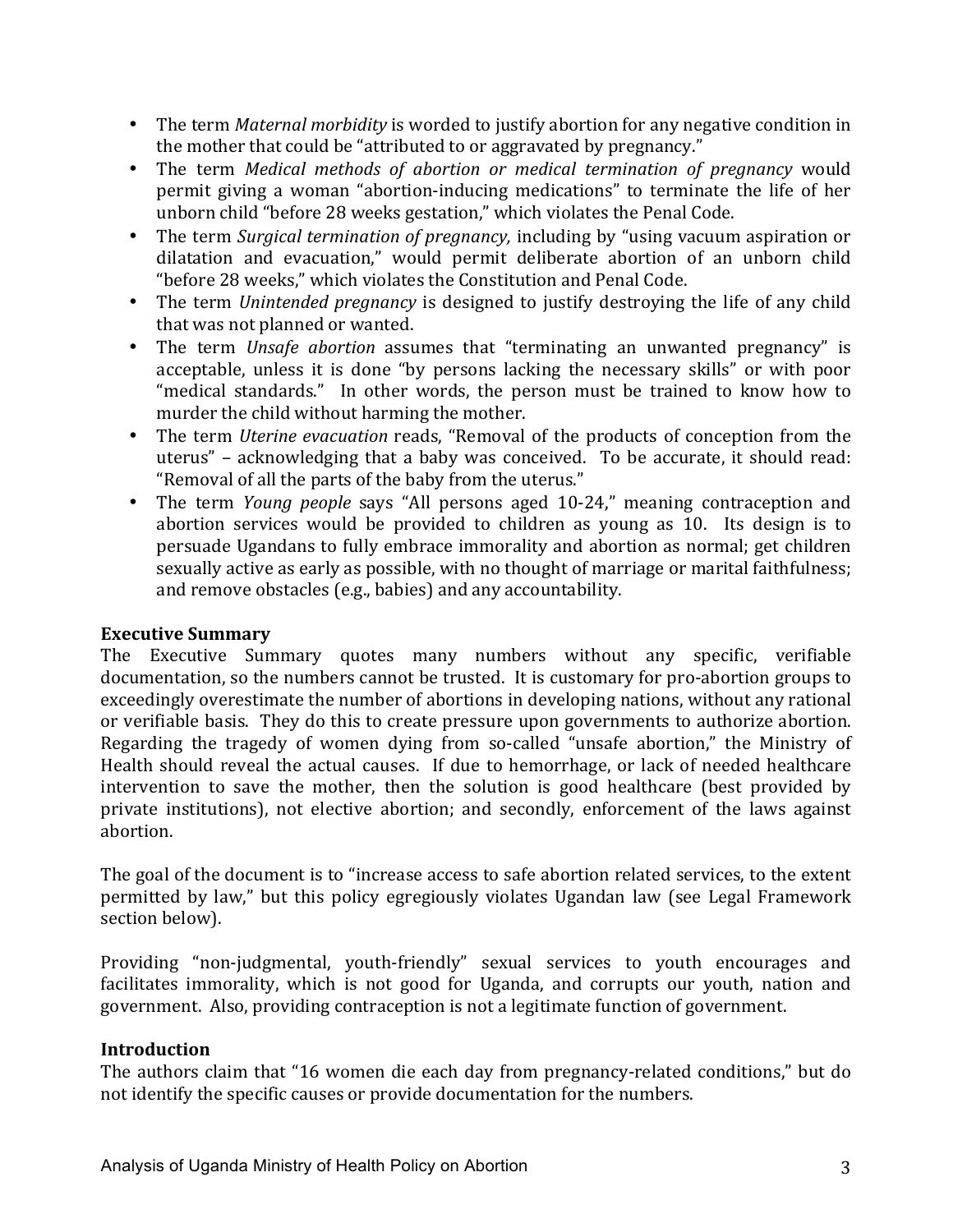The policy is designed to establish uniform contraception and abortion services "by all facilities" throughout the country. This would require doctors, nurses, and other medical personnel to switch between saving and taking human life.

The assertion that, "Uganda must expand access to safe abortion to protect women's human rights under international law and agreements," is false. There is no "right" to abort a child. True human rights never include a right to take the life of another human being, except in selfdefense for the purpose of preserving or protecting human life, or for lawful justice. Further, there is no United Nations convention, including the ICCPR, ICESCR, ICPD, CEDAW, or CRC mentioned, that contains a "right" to abortion.

The 1966 International Covenant on Civil and Political Rights (ICCPR) guarantees:

"Every human being has the inherent right to life. This right shall be protected by law. No one shall be arbitrarily deprived of his life" (Article 6.1).

The Constitution of Uganda recognizes "an unborn child" as a "human being" (Article 22.2). The Penal Code recognizes the separate existence of the "unborn child," and a pregnant woman as being "with child" (Articles 141, 142, 143, 212, 224).

The 1979 Convention on the Elimination of All Forms of Discrimination Against Women (CEDAW), Article 12 addresses "health care services, including those related to family planning," and "services in connection with pregnancy, confinement and the post-natal period ... as well as adequate nutrition during pregnancy and lactation." Clearly, the intent of these provisions was to protect women and their babies, especially during or after pregnancy and lactation. There is no mention or thought of abortion.

However, since 1995, the CEDAW and other UN treaty committees have been misinterpreting conventions to push personal sexual "rights" and abortion agendas.<sup>i</sup>

#### The 1989 Convention on the Rights of the Child (CRC) boldly declares:

"the child ... needs special safeguards and care, including appropriate legal protection, before as well as after birth" (Preamble).

And in Article 6,

"State Parties recognize that every child has the inherent right to life."

Despite this unambiguous language, the CRC Committee coerces Party Nations to authorize abortion. 

#### **The Legal Framework for Abortion in Uganda**

The opening paragraphs lay the "legal framework" on false assertions for this policy, trying to change the meaning of Article  $22(2)$  of the Constitution and Section 224 of the Penal Code.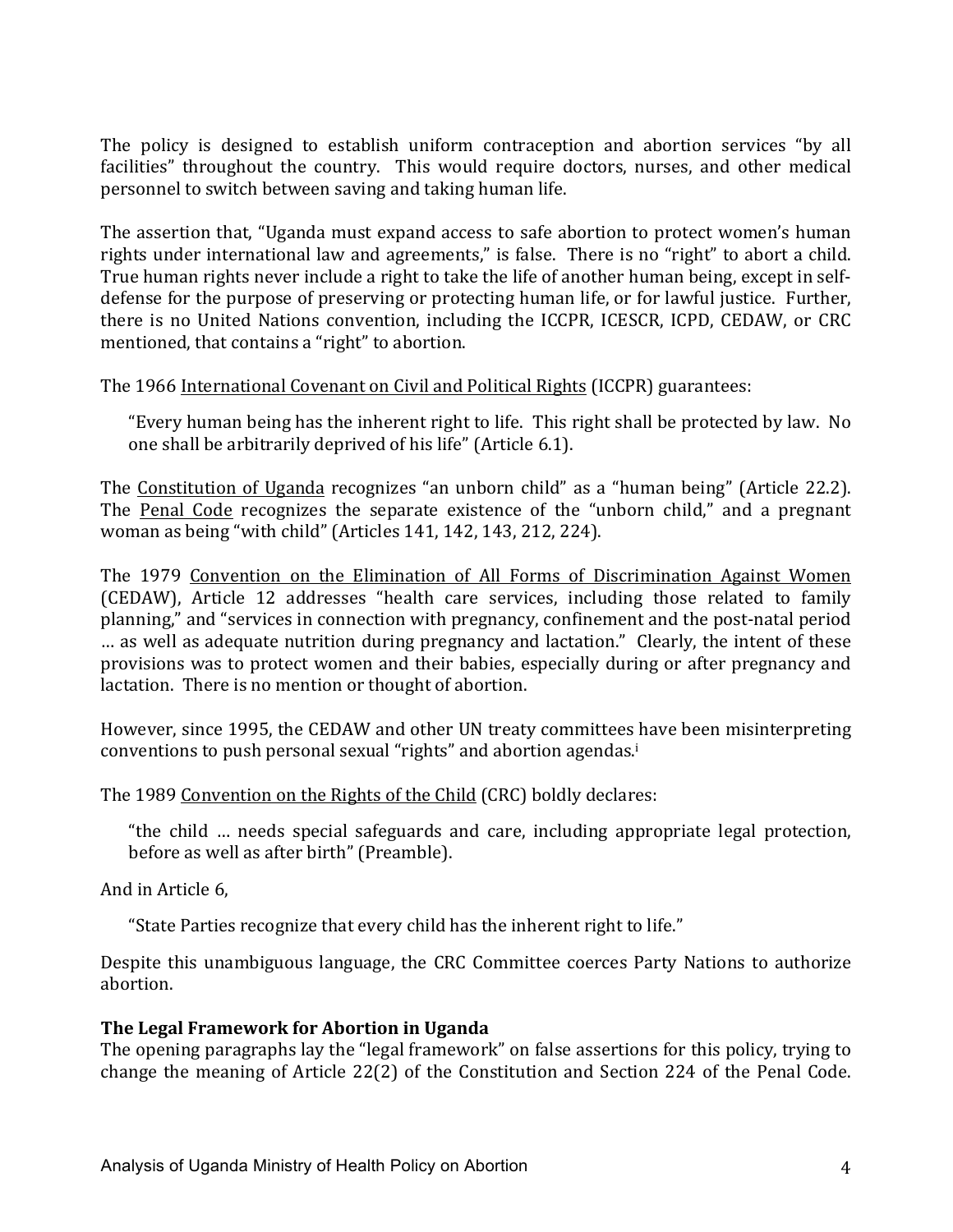The opening statement that, "The laws that govern abortion in Uganda are quite restrictive but do not prohibit termination of pregnancy," is misleading and false.

## The Constitution of the Republic of Uganda, declares:

## 22. Protection of right to life.

 $(1)$  No person shall be deprived of life intentionally except in execution of a sentence passed in a fair trial by a court of competent jurisdiction in respect of a criminal offence under the laws of Uganda and the conviction and sentence have been confirmed by the highest appellate court.

 $(2)$  No person has the right to terminate the life of an unborn child except as may be authorised by law.

Thus the Constitution guarantees that the Government of Uganda, including the Ministry of Health (MoH), will:

- protect the "right to life" of every person within their jurisdiction;
- ensure that "No person shall be deprived of life intentionally except in execution of a (lawful) sentence ... (for) a criminal offense"; and
- ensure that this protection extends to "an unborn child."

The provisions in the Penal Code Act (quoted below) are consistent with these constitutional provisions in protecting an unborn child, as is the purpose of the one and only exception "authorized by law" in Article 224 of the Code, namely, "preservation of the mother's life." The intent must be to protect life or execute justice.

The second paragraph under "The Legal Framework for Abortion in Uganda" intentionally misapplies Article 22 (2) above, claiming it was designed to "permit the legal framework to prescribe instances in which life can be lawfully terminated." No! Its design was to protect "the life of an unborn child." But the authors of this policy acknowledge that their intent is to "prescribe instances in which (unborn) life can be lawfully terminated."

The third paragraph acknowledges that the "Uganda Penal Code Act ... criminalizes abortion," but then immediately proceeds to justify elective abortion by distorting the meaning and application of Section 224 and other provisions of the Code. Here is a full citation of Sections 141, 142, 143, 212, and 224 of The Penal Code Act, Chapter 120:

#### 141. Attempts to procure abortion.

Any person who, with intent to procure the miscarriage of a woman whether she is or is not with a child, unlawfully administers to her or causes her to take any poison or other noxious thing, or uses any force of any kind, or uses any other means, commits a felony and is liable to imprisonment for fourteen years.

#### 142. Procuring miscarriage.

Any woman who, being with a child, with intent to procure her own miscarriage, unlawfully administers to herself any poison or other noxious thing, or uses any force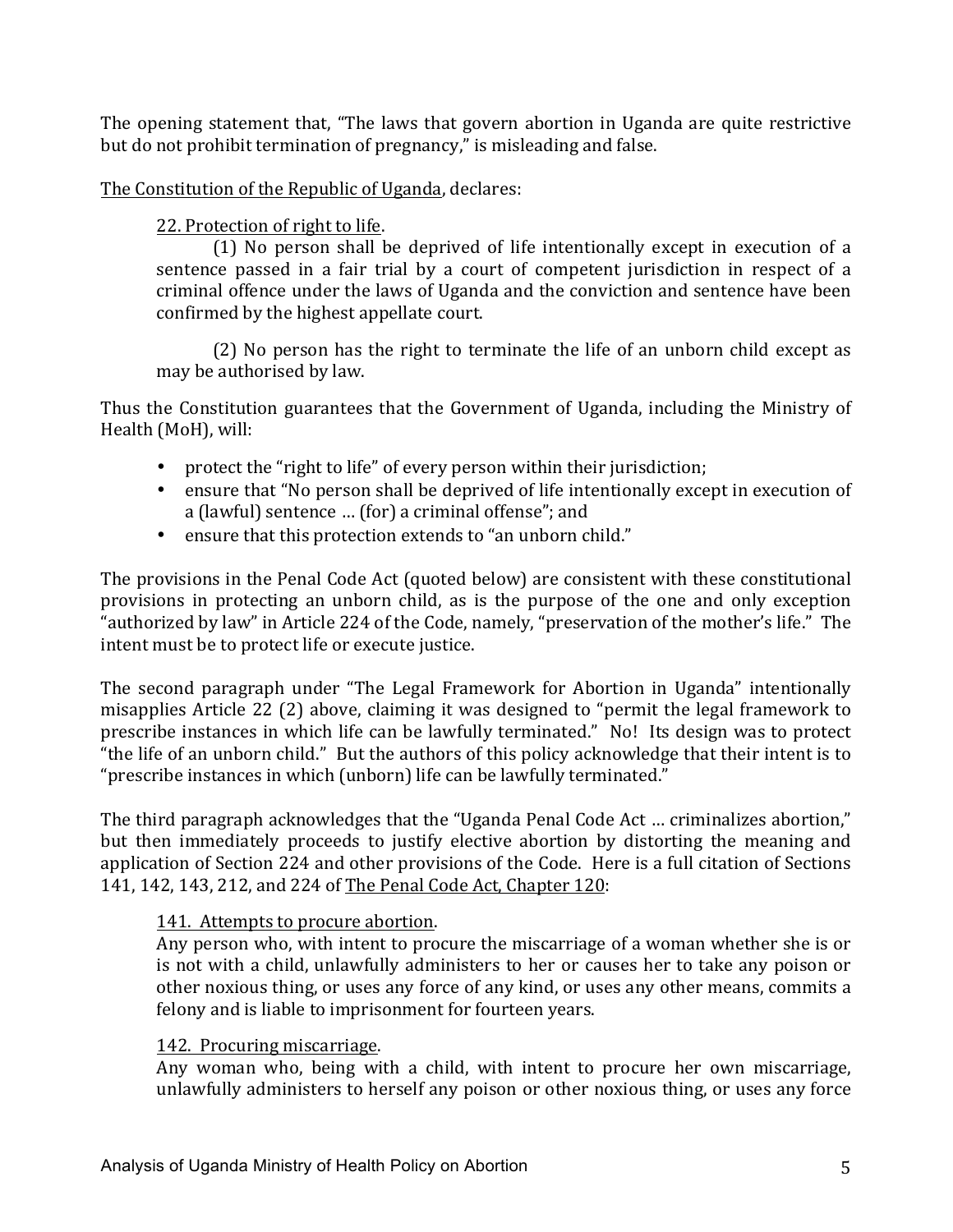of any kind, or uses any other means, or permits any such things or means to be administered to or used on her, commits a felony and is liable to imprisonment for seven years.

#### 143. Supplying drugs *etc.*, to procure abortion.

Any person who unlawfully supplies to or procures for any person any thing, knowing that it is intended to be unlawfully used to procure the miscarriage of a woman, whether she is or is not with child, commits a felony and is liable to imprisonment for three years.

#### 212. Killing unborn child.

Any person who, when a woman is about to be delivered of a child, prevents the child from being born alive by any act or omission of such a nature that if the child had been born alive and had then died, he or she would be deemed to have unlawfully killed the child, commits a felony and is liable to imprisonment for life.

#### 224. Surgical operation.

A person is not criminally responsible for performing in good faith and with reasonable care and skill a surgical operation upon any person for his or her benefit, or upon an unborn child for the preservation of the mother's life, if the performance of the operation is reasonable, having regard to the patient's state at the time, and to all the circumstances of the case.

The unmistakably clear intent of both the Constitution and Penal Code provisions is to protect the life of "an unborn child" and his mother by prohibiting abortion by means of surgery, drugs, or any other method. The only exception permitted is an action taken "in good faith and with reasonable care" to save "the mother's life." Thus the intent must always be to preserve human life.

The fourth paragraph under "The Legal Framework for Abortion in Uganda" adds the term "**health** of the pregnant woman," which is *not in the law*. The intent of adding this term is to unjustly justify the taking of the life of "an unborn child" for any reason that could come under the umbrella of "health." Doing so violates the Constitution and Penal Code, no matter how commonly it is done.

After the policy authors recite and describe several of the Penal Code sections prohibiting abortion, they make this irrational statement: "There is therefore no absolute prohibition on termination of pregnancy in Uganda." That is a lie!

#### Who should use this document?

The goal of the MoH is that their policy would supersede the Constitution and Penal Code, and become the "national standards and guidelines that are set within the national health care and legal framework," and be applied uniformly to every person within the medical community and nation.

**Overall responsibility for implementing the Standards and Guidelines:**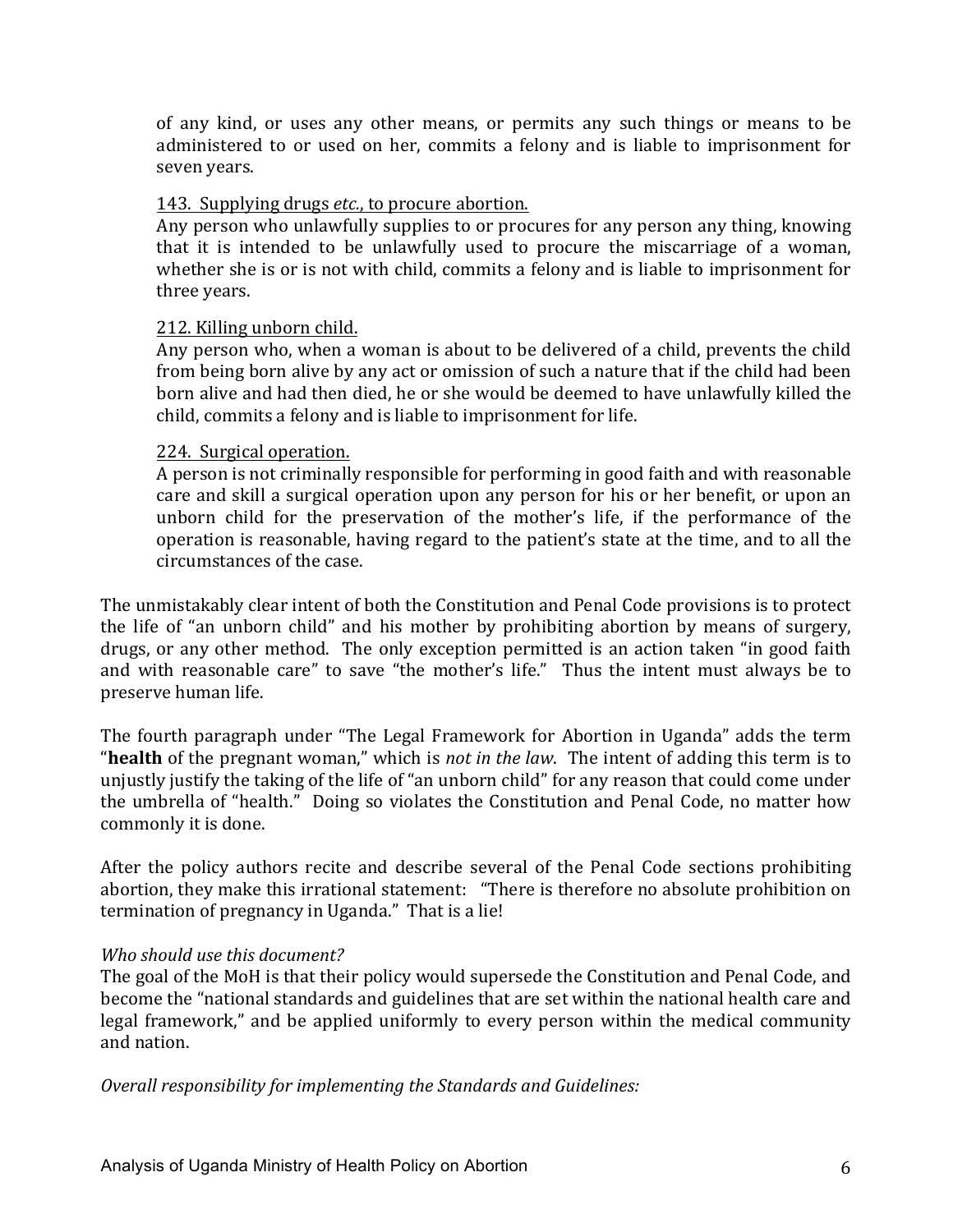The authors intent is to require the MoH to work "through its structures and through" collaborating with other government ministries and "inter-sectorial" entities, to "ensure the implementation of the standards and guidelines" nationwide.

## Part I: Primary Prevention of Unsafe Abortion

#### *Introduction*

"The first level of care ... is the prevention of unintended or risky pregnancies." The only way to prevent such pregnancies after a woman is already pregnant is to deliberately destroy the "unborn child" in her womb.

## **Overall Policy Statement for Primary Prevention of Unsafe Abortion**

The only way to "*enable individuals and couples to decide freely and responsibly if, when, how often, and how many children to have*," after a woman is already pregnant, is to destroy the "unborn child" in her womb.

The goal of this unlawful policy to authorize elective abortion for any reason, in violation of the Constitution and Penal Code.

Providing "family planning and contraceptive services," and abortion services, to "Every *individual* who is sexually active ... irrespective of age or marital status," encourages and facilitates immorality; discourages purity; dishonors the covenant of marriage; discourages abstinence and being faithful; and formalizes the practice of child murder – all of which violate the beliefs and customs of the people of Uganda, and our laws.

The term, "Irrespective of age" according to this policy means providing children as young as 10 with contraception and abortion information and services.

"Irrespective of ... marital status" puts division between husbands and wives, violates the sacred marriage covenant, and destroys the trust necessary to build and preserve a healthy marriage relationship – especially if the wife is authorized to destroy their "unborn child" without her husband's knowledge or consent.

## **SECTION 1***:* Community Education, Sensitization, and Advocacy for Prevention of [=Aborting of] Unintended and Risky Pregnancies

*"Guiding Principle: All stakeholders, regardless of religion, belief, and opinion, should play their role in preventing* [aborting] *unintended and risky pregnancies.*"

This "Guiding Principle" for the policy means that the MoH will not respect the "religion, belief, and opinion" of any person who disagrees with this policy, and may force them to "play their role" in aborting the babies of girls and women with "unintended" or so-called "risky pregnancies." 

The Constitution of The Republic of Uganda, 1995, guarantees the following:

29. Protection of freedom of conscience, expression, movement, religion, assembly and association.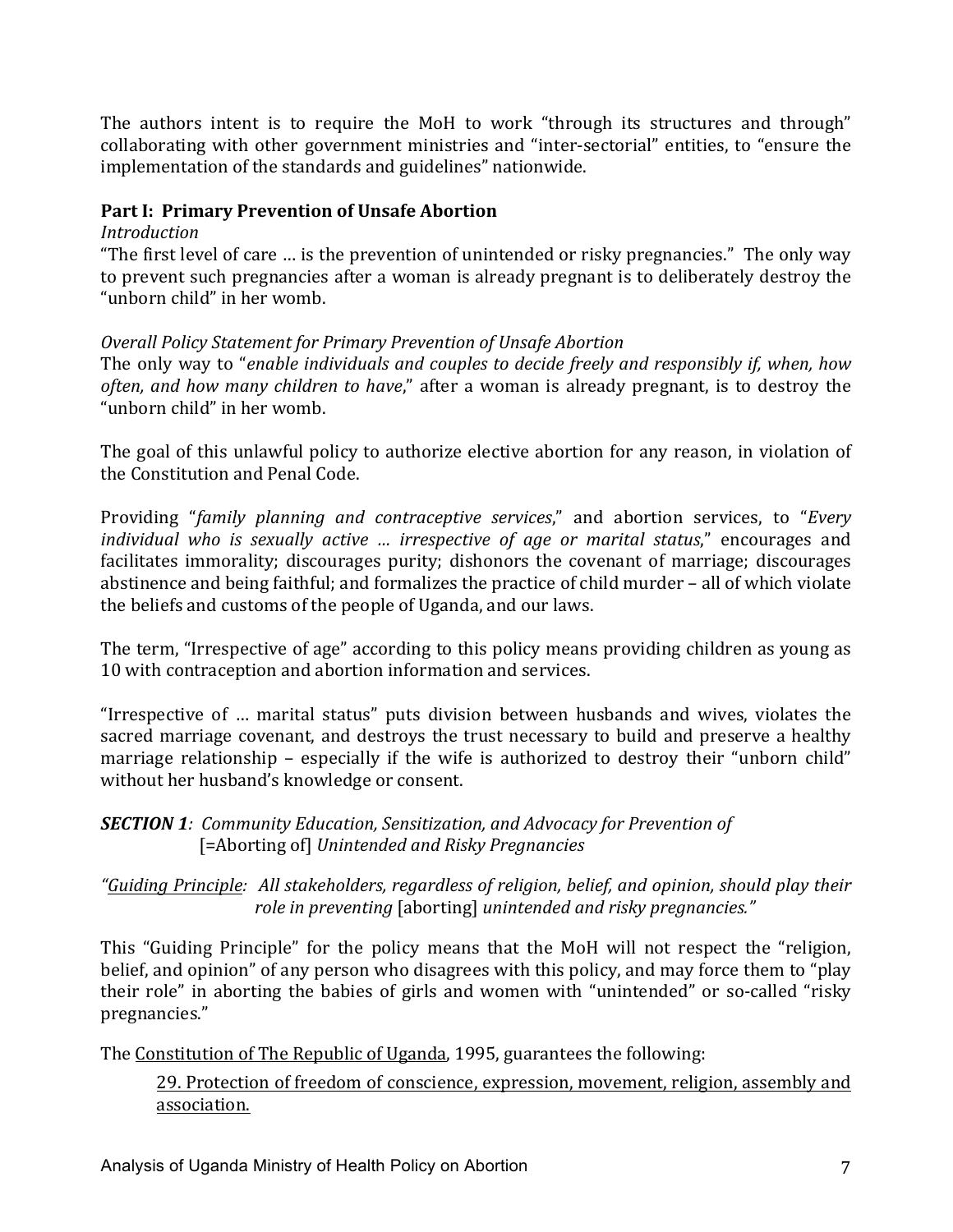(1) Every person shall have the right to—

(a) freedom of speech and expression which shall include freedom of the press and other media:

(b) freedom of thought, conscience and belief which shall include academic freedom in institutions of learning;

(c) freedom to practise any religion and manifest such practice ... in a manner consistent with this Constitution;

The MoH policy violates the Constitution by deliberately choosing *not* to respect the "thought, conscience and belief," or religion, or "speech and expression" of Ugandans.

"Standard 1: The government should integrate education and sensitization in the existing *administrative structures at all levels for the prevention* [aborting] *of unintended and risky pregnancies*." 

The author's goal is that this policy would be integrated by and throughout "all levels" of government and other "administrative structures," with no one being allowed to oppose the policy or fail to carry out its provisions. This is tyranny!

The subsequent Guidelines under this standard are designed to:

1) use "The media" to reprogram the minds of "parents and guardians" to convince them to accept their children being immoral and aborting their grandchildren; and

2) use "Community leaders" and other undefined "stakeholders" (including proabortion and international groups) to influence Ugandans to make them feel "positive" about immorality and abortion.

One aim of the Guidelines is "to reduce stigma" that those who commit immorality or are involved in an abortion may feel. A "stigma" can be good or evil. For example, the right sense of conscience that rape is an egregious evil act that should be punished severely through legal means results in a good "stigma" that the community holds against the rapist. This "stigma" flows out of rightly informed consciences and a community that is in agreement. If the rapist is lawfully punished, then these factors work for good to strongly discourage boys and men from committing rape.

By contrast, stigmas against persons born with a physical or mental disability, or different color of skin, such stigmas are evil and should be countered.

But to try to remove a stigma against immorality or abortion is to try to silence the voice of God within each member of the community. Those who have dulled or silenced their own conscience cannot see such activities as sinful and evil. But those whose consciences are rightly informed recognize the Law of God "upon their heart, and upon their mind" (Hebrews 10:16).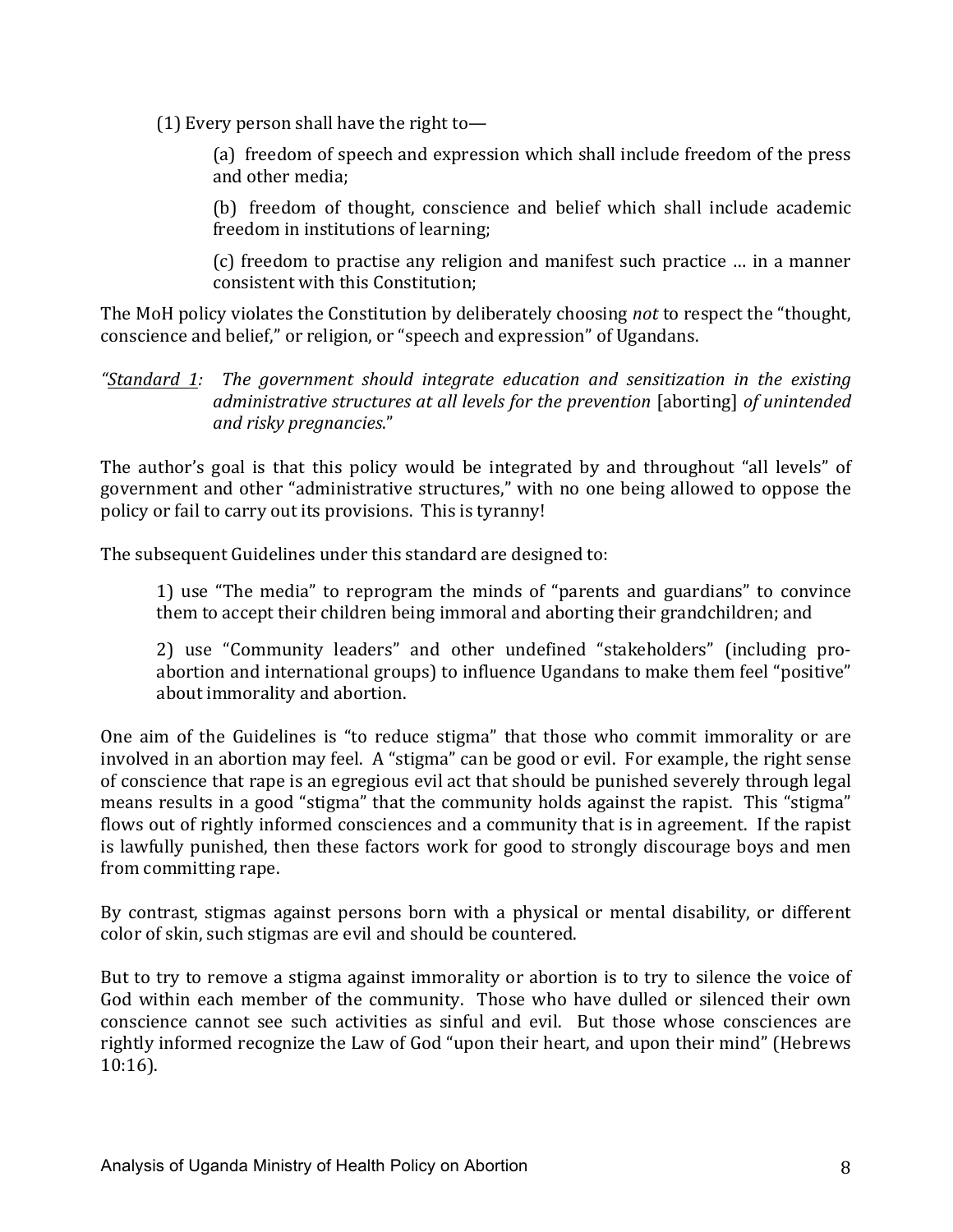#### **SECTION 2***:* Sexual and Reproductive Health of Young People

"*Guiding Principle: Young people who are empowered with information and skills on sexuality*  and reproductive health have the capacity to make their own decisions on *sexuality* and reproductive health including the right to consent to a full *range of contraceptive services and abortion care which reduces the risk of unintended pregnancy and unsafe abortion."* 

"Young people who are empowered" to do what? According to this policy, they "are empowered" to practice immorality with whomever they desire whenever they desire, with no responsibility or accountability to anyone, including their own parents; to obtain any form of contraception at will, though they are unmarried; and to murder their "unborn child" at will, without the knowledge of the father or their parents.

In Article 31(4), Rights of the Family, the Constitution of The Republic of Uganda, 1995, guarantees to parents: "It is the right and duty of parents to care for and bring up their children." The MoH policy violates this God-given duty and the Constitution.

## "*Standard 1: Community stakeholders and learning institutions should ensure that a package of age- and developmentally-appropriate information and services on SRH is available to young people."*

In order to subvert the rightful duty of parents to educate and train their own children, the MoH policy lifts up "Community stakeholders and learning institutions" to be the ones shaping the minds and educating children and youth about sexuality and abortion.

The subsequent Guidelines are designed to:

- 1) Ensure that everyone in the community knows, agrees, and supports the uniform information, education materials, and policies available to "young people," and that the information is "factually-correct" according to the MoH policy makers.
- 2) Require that everyone providing "sexual and reproductive health information to young people ... be trained" by a uniform, MoH-approved curriculum.
- 3) Parents are viewed as secondary to the curriculum preparers and teachers.
- 4) Referrals for contraception or abortion appear to be required, without respect for rights of conscience, belief, or religion.
- 5) The youth (who lack wisdom) are to be "engaged as participants in designing and delivering" the programs to help them become sexually active before marriage.

"*Standard 2: All centres providing sexual and reproductive health services should be youth*  friendly."

1) "Non-judgmental counselling" is to be provided, but it actually means the counselor may not oppose immoral activity or abortion.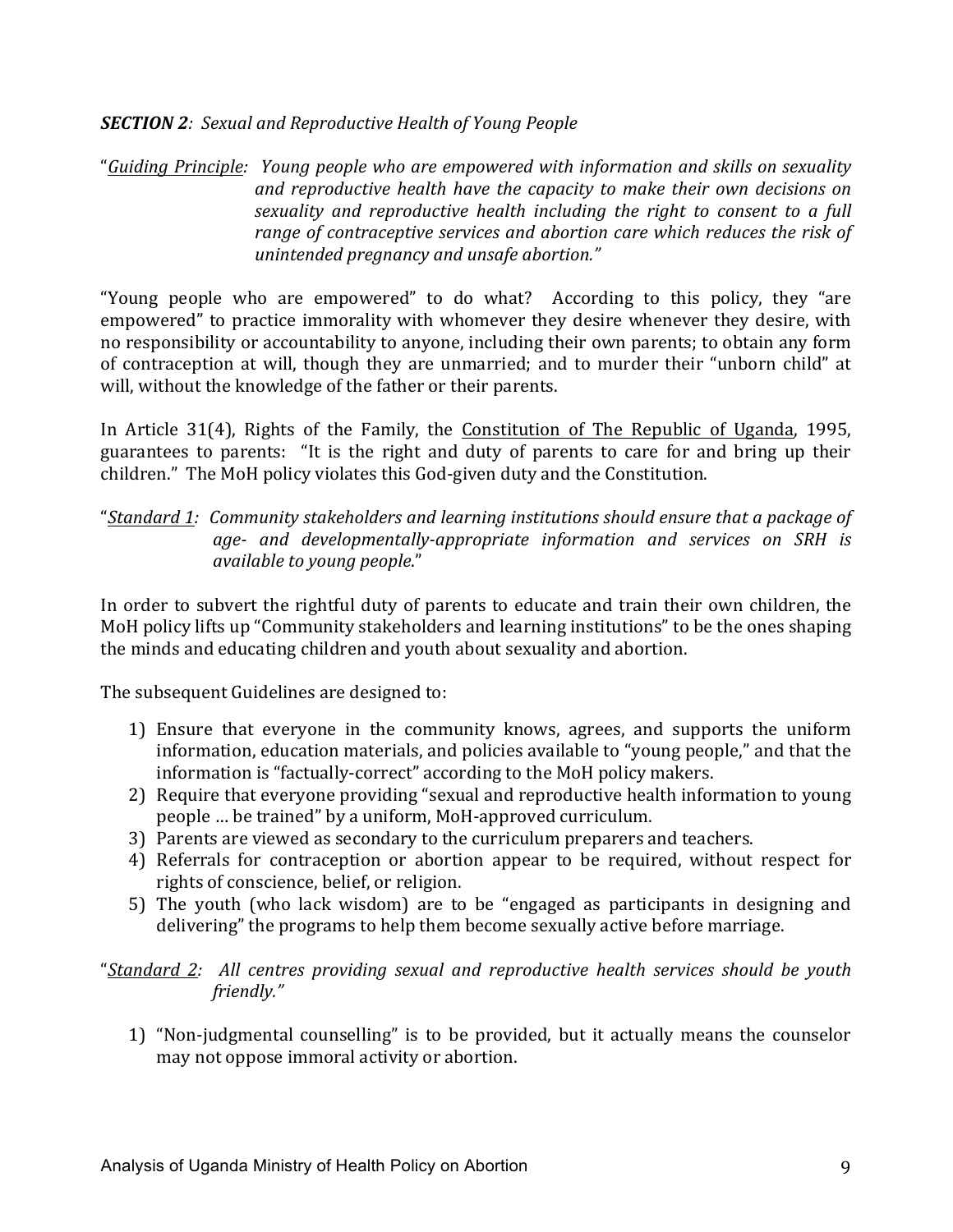4) "No verbal or written consent is needed from a parent, guardian, or spouse." The intent here is that any child, youth, spouse, or other person could receive contraception or abortion services without the knowledge or consent of their parents or spouse or anyone to whom they are accountable.

### *SECTION 3: Contraception and Family Planning.*

The purpose is to ensure "full access" to contraception and abortion "regardless of age or marital status." The means of doing so include:

- Integrate these services "in the health sector at all levels";
- Get "religious groups, media, ... leaders, civil society, and educational ... ministries" to promote the services;
- "Standard training" to provide services down to "Village Health Teams."

**SECTION** 4: Rape, Defilement, Incest, & Other Forms of Sexual & Gender-Based Violence (SGBV). The primary purpose is to provide "emergency contraception" and other abortion services, without requiring reporting of a criminal act. In other words, the authors think the solution is to kill the child and not hold the offender accountable. That will result in increased rape, defilement, incest and other violence against women. Instead, the solutions should be full enforcement of the law against the offenders to strongly discourage sexual violence, and multiple means of supporting the mother and baby, including counseling and adoption.

**SECTION** 5: Use and Abuse of Alcohol and Other Drugs and Substances of Addiction. The purpose is the same as the prior section, but related to substance abuse.

## **SECTION 6***:* Sexual and Reproductive Health in Emergency Situations.

The purpose is the same as above, and is a typical practice of pro-abortion international organizations who focus on sexual services instead of genuine healthcare needs.

## Part II: Management of Unintended and Risky Pregnancies

A woman "carrying the pregnancy to term" is viewed by the policy authors as not normal, but something she must "opt for." At least they say "adoption should be offered as an option" (*Section 2*). But the policy is geared toward "safe termination of pregnancy" (for the mother, never the child).

## **SECTION** 3: Implementation Guide to Safe Termination of Pregnancy.

"*Guiding Principle:* High quality services for termination of pregnancy [ending the life of the unborn child] *should be available and accessible to all women and girls, regardless of age and marital status, and should be provided by trained and* skilled health professionals in accordance with the law."

This guiding principle could be compared to the trained, skilled, professional and systematic way the Nazi's terminated human life during World War II.

*Standard 1* attempts to redefine the law by using some language from Section 224, but then adding a requirement to "**provide safe abortion services**" to any "pregnant woman or girl ...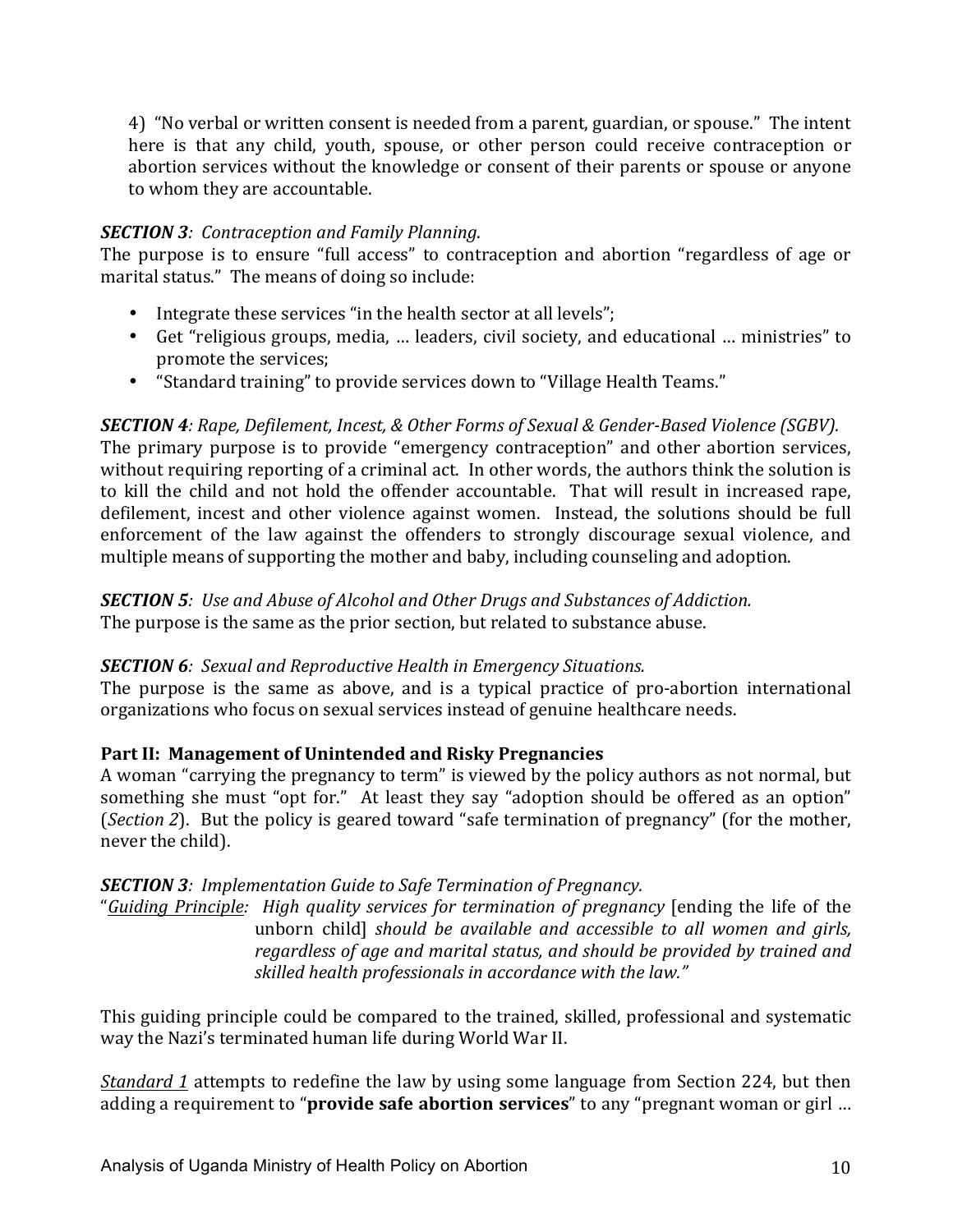in order to preserve her life or **health**"; and in the process conceal the abortion. In the *Guidelines* of this section, "health" and "physical and/or mental health" – terms which could mean almost anything – are reasons given for abortion.

*Standard 2* and its *Guidelines* allow elective "**Second trimester terminations**" to be done in "licensed health facilities," and seeks to require referrals to other facilities.

*Standard* 3 says it requires "prior, free and informed consent" before a woman can have the life of her child terminated. If so, "informed consent" should include making the mother clearly and visibly aware that a child is in her womb and exactly what the abortion will do to her child, as well as subsequent effects and risks to her.

"The best interests of the child shall be paramount" is a standard used only here, in *Guideline* 2, to declare that "children" and "young women" may receive abortions "without involvement of a parent or guardian." The authors of this policy clearly do not care about what is best for the child, her parents, or family, but only about abortion.

*Guideline* 5 says that counselors must offer "information on alternatives" to abortion; but requires that "providers must respect the decision of a woman to" abort her child.

*Standard* 5 states, "Health care professionals who are authorized to perform legal abortions have a right to conscientiously refuse to provide the procedure"; but double speaks, violating God-given rights of conscience in these ways:

- Requires them, regardless of "moral, religious or other objection," to refer a pregnant woman "to a colleague who is willing to" abort her child, thus making him an accomplice to the murder  $(2)$ ;
- Denies "the right to conscientious refusal" to provide an abortion "where delay would threaten the **health** of the woman," even though the law only allows abortion to save the life of the mother  $(3)$ ; and
- Denies the right of "Conscientious refusal ... to groups, facilities, or an institution," and " to support personnel or complementary services" (4).

## **SECTION** 4: Implementation Guide to Pre-Procedure Care for Termination of Pregnancy

*Standard 1* requires medical personnel to confirm that a baby is in the womb, and to know the "Gestational age." This may be done by "Ultrasound," enabling the technician to see the baby and accurately determine his or her age (2). This is important to the abortionist, who increases the charge as the baby grows larger.

## **SECTION 5: Implementation Guide to Uterine Evacuation Procedures**

"Uterine evacuation" is destroying and removing a baby from its mother's womb.

*Standard* 1 declares that pregnancies may be terminated "within the first 12 weeks **gestation** ... by either vacuum aspiration or medical methods." *Guideline* 2 prescribes which drugs should be used - which would only be for elective abortion and not to save the life of the mother, in violation of Ugandan law.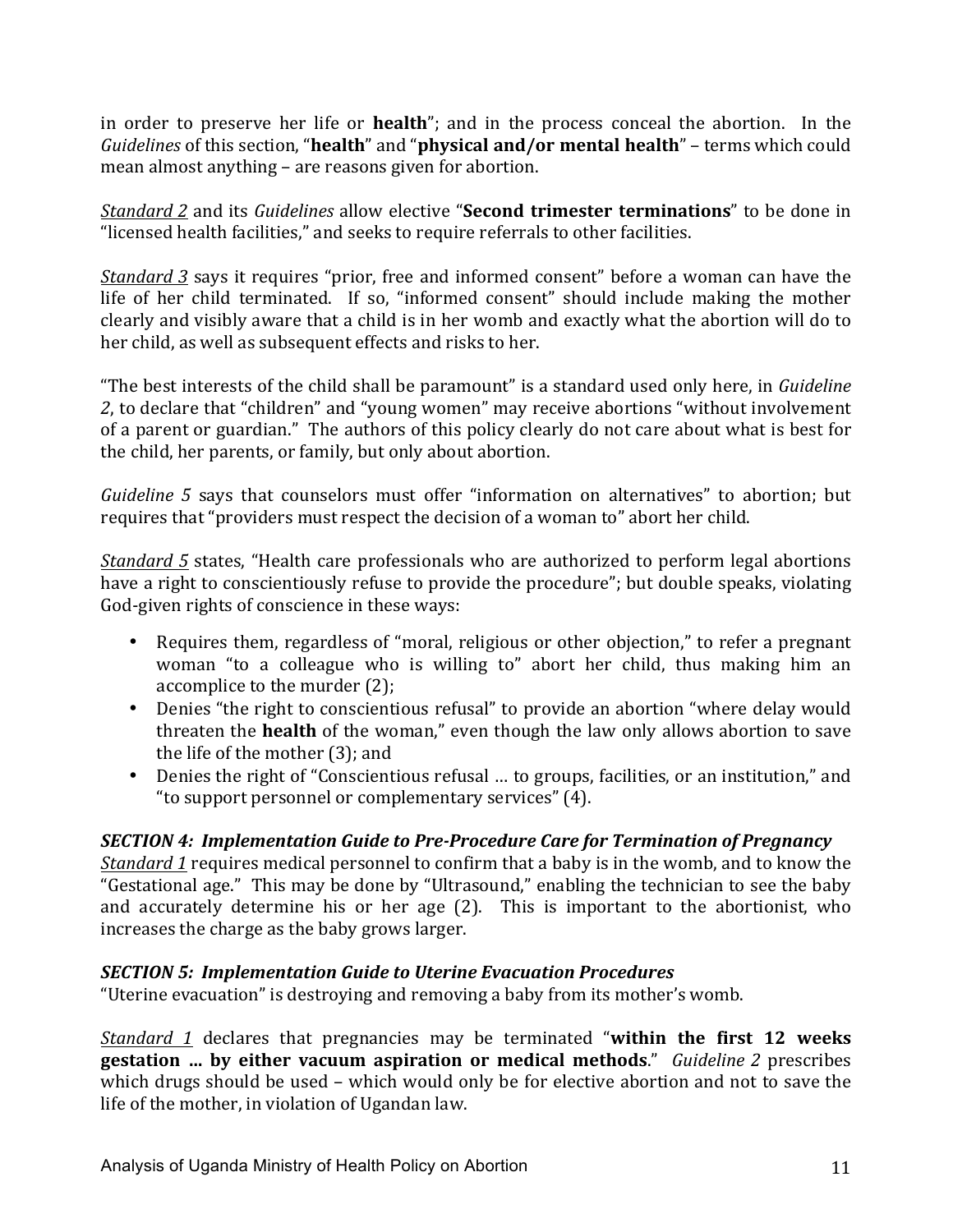*Standard 2* and its Guidelines prescribe "**Second trimester uterine evacuations**" by "medical methods or dilatation and evacuation." The necessity of such a procedure to truly preserve the life of a pregnant women is extremely rare.

*Standard* 3 includes a requirement that admits the prior presence of a baby: "Successful uterine evacuation should be verified clinically or by ultrasound if necessary."

## **Part III: Post-Abortion Care (PAC)**

This part contains standards and guidelines for Post-Abortion Care (PAC) that appear to be highly protective of women in such emergency situations, though would be rightly implemented only for true "preservation of the life of the mother." However, they appear to be designed to provide abortions in non-emergency situations.

**SECTION 2**, Standard 5, lists medical conditions of women treated for post-abortion care:

• Haemorrhage 

• Organ injury

• Infection and sepsis

• Shock

If these conditions are the primary causes of maternal morbidity and mortality for postabortive women, they are treatable! Women's lives can be saved with immediate and necessary health care. In cases where the woman dies, both the fact that she was postabortive and the medical cause of death (named above) should be listed in the medical records and on the death certificate.

**SECTION** 5 is designed to change the views of Ugandans to accept abortion as a solution to "unwanted pregnancies," particularly for adolescents, and "reduce abortion-related stigma." The goal of *Guideline* 3 is to "Change negative attitudes toward abortion in the community," that is, to reprogram Ugandans to ignore their consciences.

## **Part IV: Standards & Guidelines for Audit, Monitoring & Evaluation**

The purpose of this part is to set up "Monitoring and evaluation ... using existing frameworks" of the government for the "management of abortions at all levels."

## The *Guidelines*:

1. List the departments and divisions responsible for certain areas of management:

- i. "Sexual and reproductive health Ministry of Health ... in partnership with Ministry of Education ... and Ministry of Gender, Labor & Social Development.
- ii. "Family Planning and contraception Ministry of Health ....
- iii. "Community education, sensitization and advocacy ... Ministry of Health ....
- iv. Rape, defilement, incest and gender-based violence Ministry of Health ... Ministry of Gender, Labor and Social Development, Ministry of Justice and Constitutional Affairs and Ministry of Internal Affairs.
- v. Use and abuse of alcohol, and other drugs and substances Ministry of Health and Ministry of Internal Affairs.